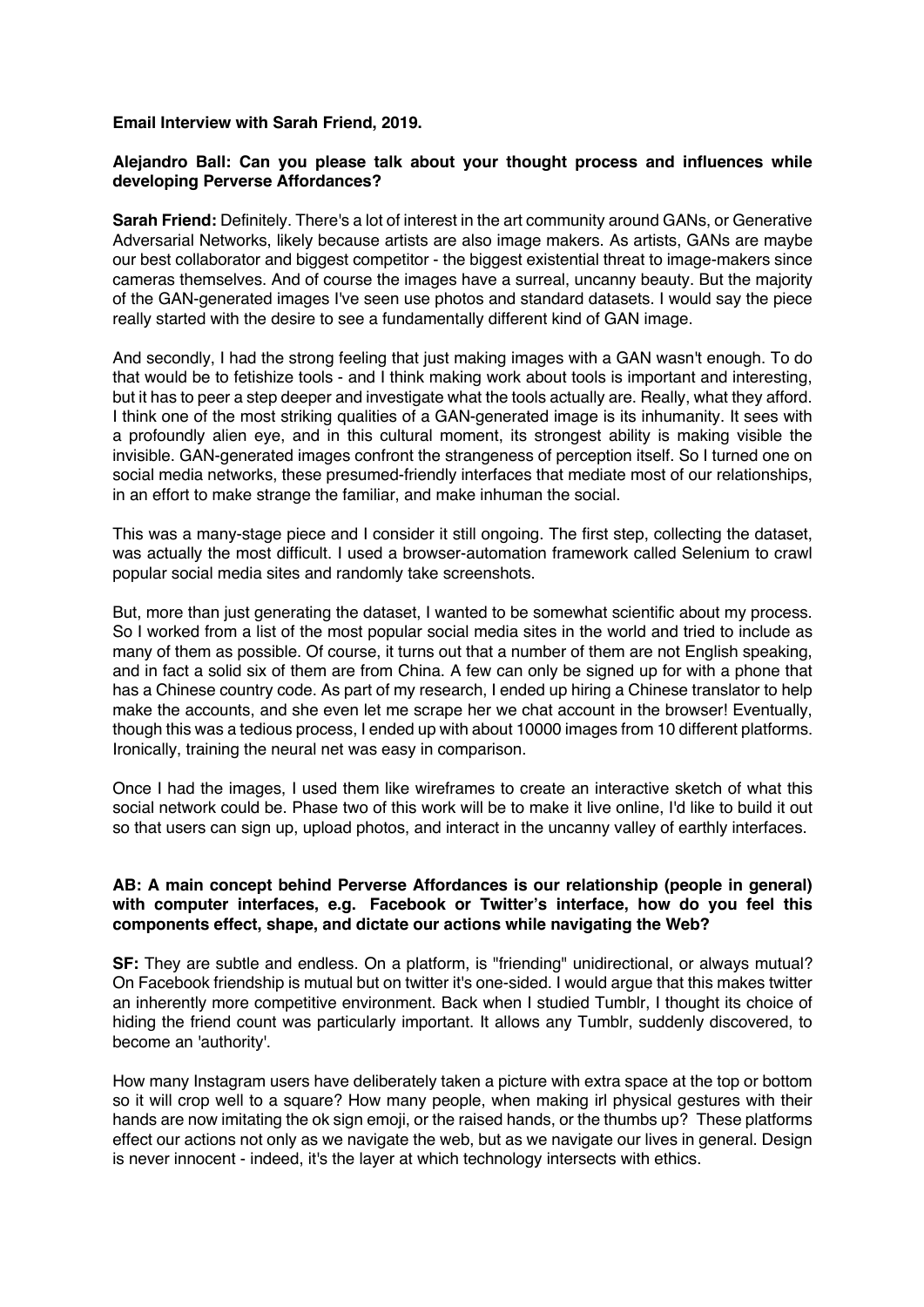**AB: Bill Gate's recently spoke about the distinction of a platform in contrast to contemporary social media platform, claiming that Facebook and Twitter are less of a platform than Windows OS is, and are more akin to older historical services like America Online. What are your thoughts on this - and how do you believe the interfaces of social media sites contribute to this illusionary effect of obscuring a websites purpose, and or, intention?**

**SF:** If social media networks were spaces, Facebook and Twitter would be suburban gardens. Windows might be city block. Computing is a wilderness. This said, I can't say I have strong opinions about what is and isn't a 'platform'. I am no platform purist.

The 'purpose' of all social media platforms (and also most operating systems) is to maintain our attention and collect data about us. This is something that's becoming increasingly obvious, despite being in the business of obscuring it. We're living in the age of totalitarian memory - and beyond surveillance capitalism - there's something horrible to this kind of permanence, in and of itself. Blockchains and other immutable distributed datastores make it even more literal. I wonder sometimes if any of us could bear to face the totality of our own data? It's like imagining a sublime enormity. Confronting your true self in 2019, vipassana with your Facebook history.

One of my favourite ironies of Perverse Affordances is that, while engaging with this practice of trying to 'see' the invisibleness of interfaces, machine learning algorithms at big social media companies are also 'seeing' us all the time (Maybe this is the real 'abyss that gazes back'). Anyway, the actual process of generating the dataset for Perverse Affordances involved me hiding - by way of generating so many random clicks, far more random clicks than real ones, that end up being useless noise in someone else's machine learning dataset. The data about me that Google has is certainly now far worse, after this project. Maybe this kind of thing is like the graffiti of data markets. Productive sabotage. Let's hope nothing my selenium agent clicked on gets associated with terrorism.

**AB: Artificial Intelligence (Ai) has captured the imagination of our culture, whether it's through art, media, science fiction, or recently current events - all of which picture Ai in a negative light. However, in my opinion, Perverse Affordances uses Ai in a different way; more like a critical analytical tool (or maybe better said, a collaborator). What is your take on the present environment and uses for Ai, in contrast to your own use of the technology - and could you also elaborate a little on your thoughts about Ai's cultural persona?**

**SF:** I'm not sure AI is helped by its personality, so much as its further mystified. The reality is that right now what we like to call "artificial intelligence" is only "intelligent" when if comes to solving specific types of problems. Its algebra performed over large datasets, and it is only so good as the data it eats. One could use this to make an argument to be made for data sovereignty, and possibly data markets (if our data allows your Ai to be better at some valuable task, our data is valuable). But then, if we start selling our own data, it bears considering that privacy may become a luxury for the wealthy.

But even in start-up land, the term 'Ai' is fuzzy. Besides what we also call machine learning, Ai is also the algorithms that guide the npcs in most games. Ai is a marketing gimmick. Ai is a euphemism for mechanical turk. What is "artificial" about this intelligence? Programmers just like me wrote it. It's made of the data of people just like us both.

**AB: As an artist and a computer programmer, your practice is in stark contrast to what some may term as 'art', could you take us through your practice, both artistic and professional, and tell us how you find synergy between the two?**